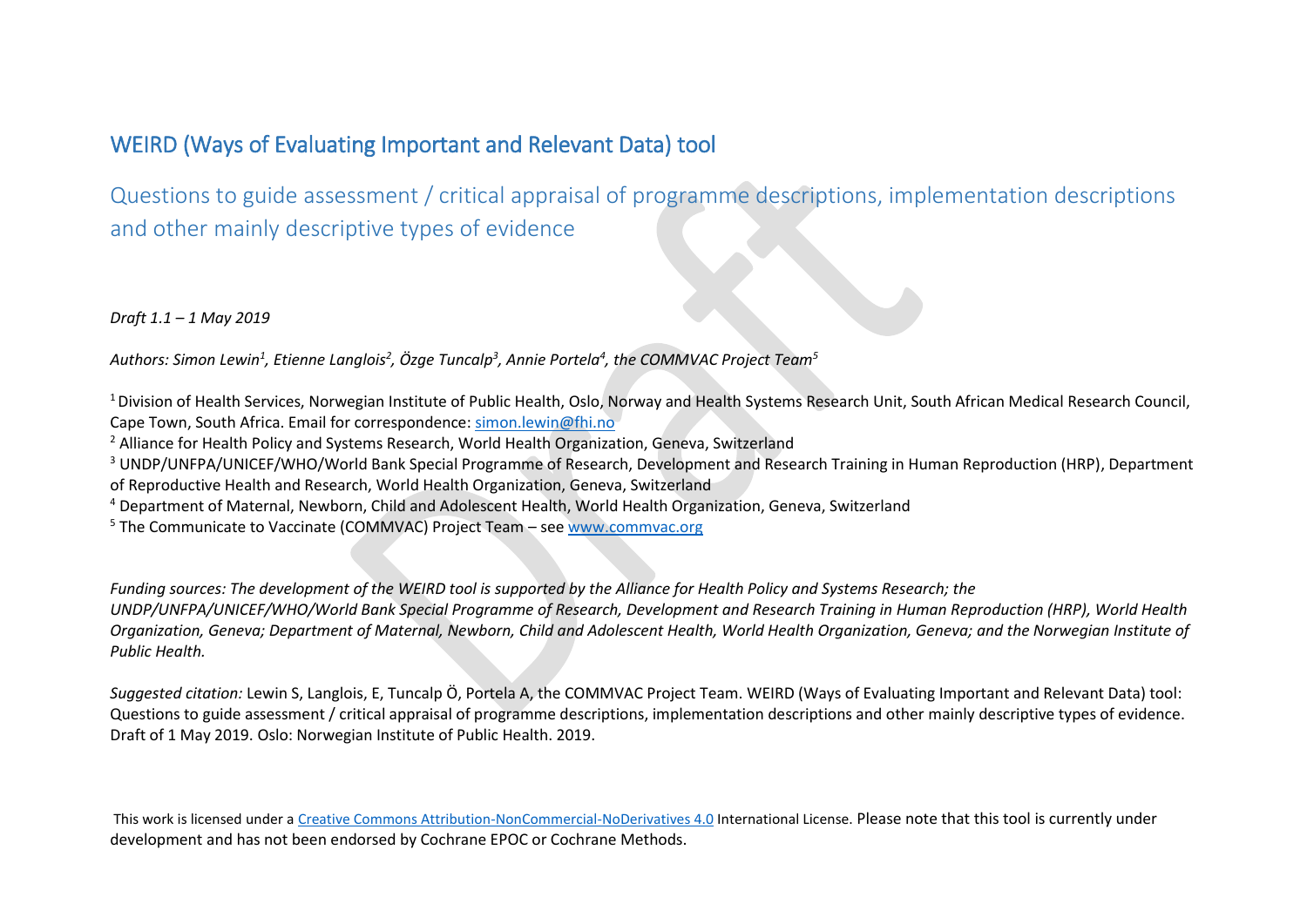#### Background

Critical appraisal is key to assessing whether evidence is reliable and trustworthy. A wide range of tools is available for critical appraisal of different kinds of primary and secondary research (see [Types of source material for which this tool is not applicable\)](#page-1-0). However, there are few tools available for critical appraisal of programme descriptions, descriptions of the implementation of interventions or programmes (for example, in programme evaluation reports) and other largely descriptive types of information. This tool aims to address this gap.

In the text below, we use the term 'source material' to refer to the types of information (typically available in the form of documents) to which this tool could be applied. We have chosen this term as some (but not all) of these source materials are not empirical studies or the product of a research process but may be generated as part of the routine planning and implementation of interventions, programmes or policies. These source materials include but are not restricted to (i) documents such as peer reviewed journal papers, programme reports, white papers, policy briefs etc., and (ii) websites and other online material.

# Purpose of the tool

The purpose of this tool is to guide critical appraisal, or assessment of the limitations of source materials.

### <span id="page-1-1"></span>Types of source material to which this tool could be applied

- Descriptions of 'real world' (i.e. not part of experimental studies) health, welfare or other programmes or interventions or policies or reforms
- Descriptions of the implementation of programmes or interventions or policies in the field
- Descriptions of policy processes and system reforms. This could include descriptions of contextual determinants of policy or programme implementation and of how system settings (e.g., welfare system, health system) influence the impacts of programmes, interventions or policies

# <span id="page-1-0"></span>Types of source material for which this tool is not applicable

This tool should not be applied to types of empirical studies for which other specific, well developed critical appraisal and risk of bias tools exist. For example:

- Randomised studies such as randomized trials and cluster randomized trials
- Non-randomised studies as ITS, CBAs, cohort studies, case-control studies
- Other observational studies such as regression analyses
- Primary qualitative studies
- Systematic reviews of the effectiveness of interventions
- Qualitative evidence syntheses / systematic reviews of qualitative evidence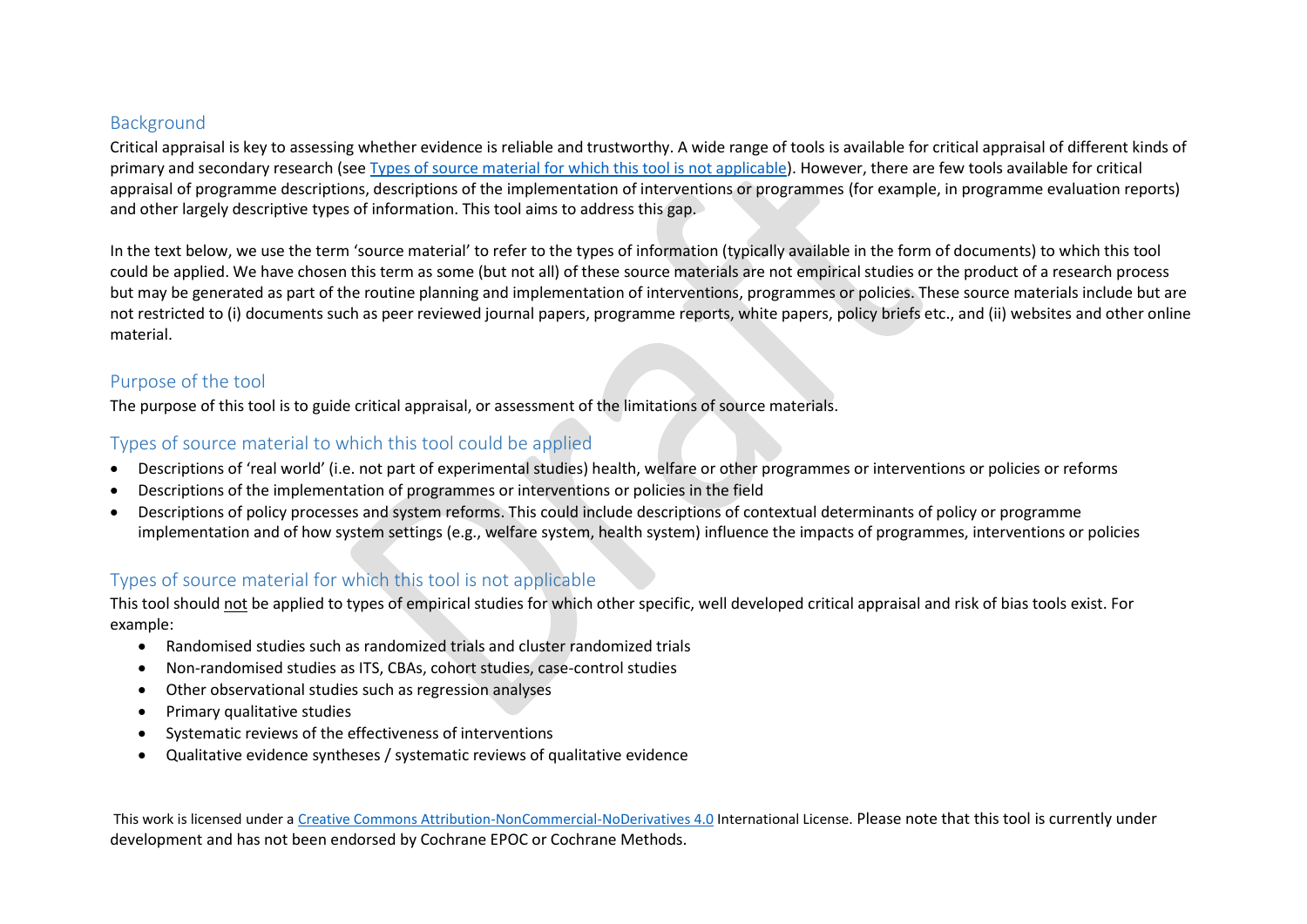# Guidance for undertaking a critical appraisal of source materials

Critical appraisal of the source material (sometimes called assessment of limitations) is based on the judgements made for each of the (relevant) questions in the tool. Please note the following:

- In some instances, several sources or documents may contribute to a description of a specific programme or a policy process. In these cases, you should look across all of the contributing documents or sources when undertaking the WEIRD assessment
- Information relevant to your questions (for example, to describe a policy process) may be found in several sections of the source material and not only in the 'Results' section

Your concerns regarding the limitations of the source material should be described using the following categories:

- No or very minor concerns
- Minor concerns
- Moderate concerns
- Serious concerns

 $\overline{a}$ 

'*No or very minor concerns*' should be selected when the answer to most questions in the tool is YES. '*Minor concerns*' should be chosen when the answer to many questions in the tool is YES and only a few questions are assessed as UNCLEAR. '*Moderate concerns*' should be selected when the answer to many questions in the tool is UNCLEAR. '*Serious concerns*' should be chosen when the answer to one or more questions in the tool is NO. Assigning numeric values or scores to these assessments is not recommended as these assessments are judgements and scoring is likely to give a spurious level of certainty to the assessment process.

#### How the results of this critical appraisal can contribute to an overall assessment of confidence in the evidence

This assessment of the limitations of source material can feed into a wider assessment of how much confidence to place in findings from a synthesis, for example using the GRADE-CERQual approach [1].

# How this tool relates to the Programme Reporting Standards (PRS) for SRMNCAH<sup>1</sup>

The PRS checklist outlines key reporting items related to the design, context, development, implementation, and monitoring and evaluation processes of sexual, reproductive, maternal, newborn, child and adolescent health (SRMNCAH) programmes. The PRS can be used across the life cycle of a programme,

<sup>&</sup>lt;sup>1</sup> For more information on the PRS see:<http://prs.srhr.org/>

This work is licensed under a [Creative Commons Attribution-NonCommercial-NoDerivatives 4.0](http://creativecommons.org/licenses/by-nc-nd/4.0/) International License. Please note that this tool is currently under development and has not been endorsed by Cochrane EPOC or Cochrane Methods.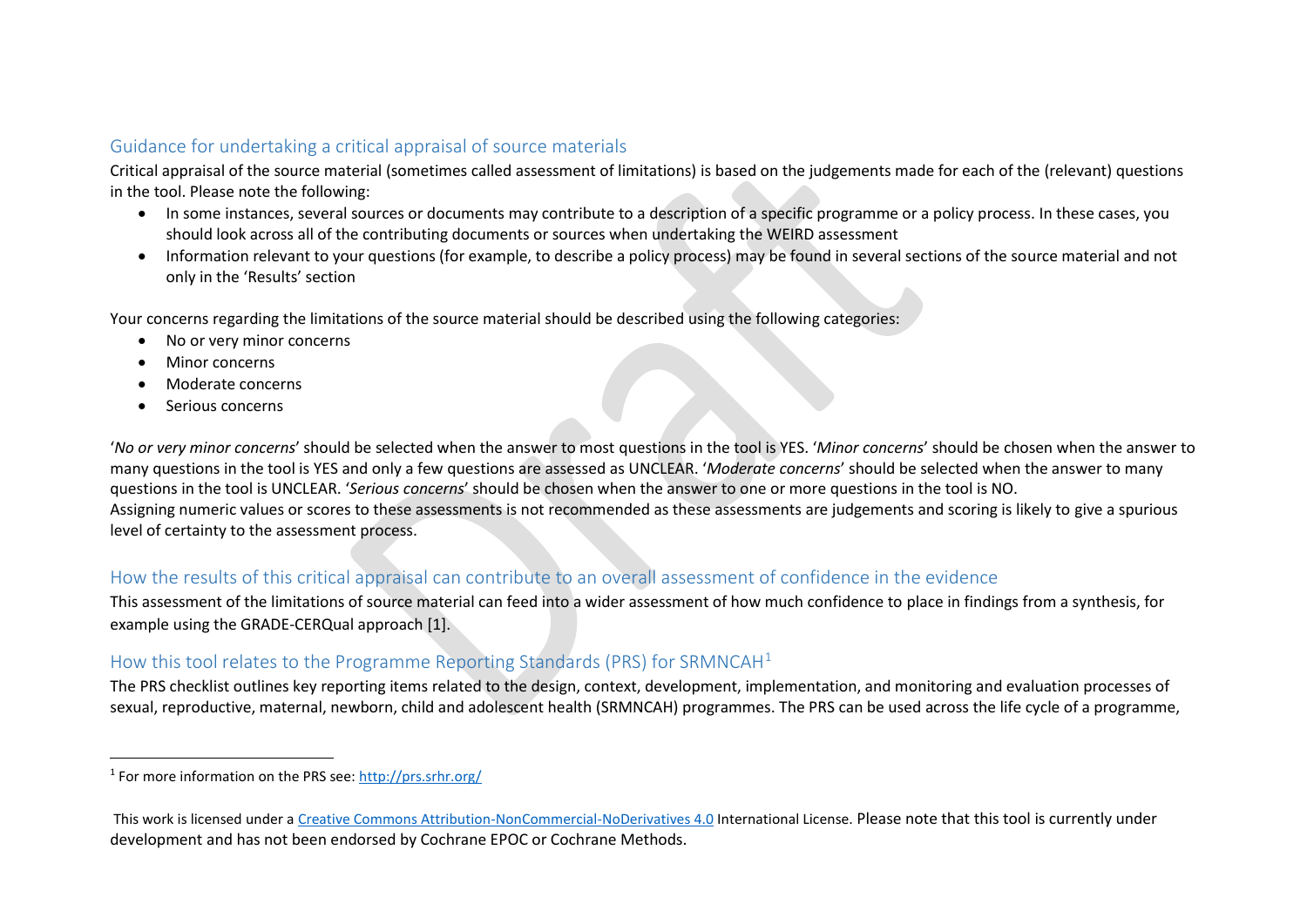and covers not only the reporting of processes and outcomes but also programme design and development. The PRS includes 24 items across five sections: (a) programme overview; (b) programme components and implementation; (c) monitoring of implementation, (d) evaluation and results; and (e) synthesis.

The items included in the PRS informed the WEIRD assessment criteria described below. However, the WEIRD tool can be applied to both programme descriptions and a wide range of other materials (see [Types of source material to which this tool could be applied\)](#page-1-1). For many source materials, no reporting standards like the PRS exist at this time. Where SRMNCAH programmes have been reported using the PRS, this may facilitate critical appraisal of these sources. It should be noted that not all items in the PRS are relevant to critical appraisal of a programme. Relevant items are reflected in the WEIRD tool assessment criteria.

#### The WEIRD tool

| Description of the document or source |  |
|---------------------------------------|--|
| Authors                               |  |
| Title                                 |  |
| Date of publication or access         |  |
| (if web-based)                        |  |
| Publisher                             |  |
| Place published or URL                |  |
| <b>ISBN</b>                           |  |
| <b>DOI</b>                            |  |

| <b>Pre-assessment questions</b>                                                |                                                                         |  |  |
|--------------------------------------------------------------------------------|-------------------------------------------------------------------------|--|--|
| Is the source material based on, or does it include, empirical data (i.e.      | If YES, than also include the assessment questions highlighted in green |  |  |
| information collected through measurement or observation, either               | below.                                                                  |  |  |
| quantitative or qualitative)?                                                  |                                                                         |  |  |
| Please select the type of source material to which the assessment tool will be | Description of a programme or intervention or policy or reform          |  |  |
| applied                                                                        | (e.g., a health or welfare or environmental programme or                |  |  |
|                                                                                | intervention)                                                           |  |  |
|                                                                                | Description of the implementation of a programme or intervention        |  |  |
|                                                                                | or policy or reform                                                     |  |  |
|                                                                                | Description of a policy process or an aspect of this process            |  |  |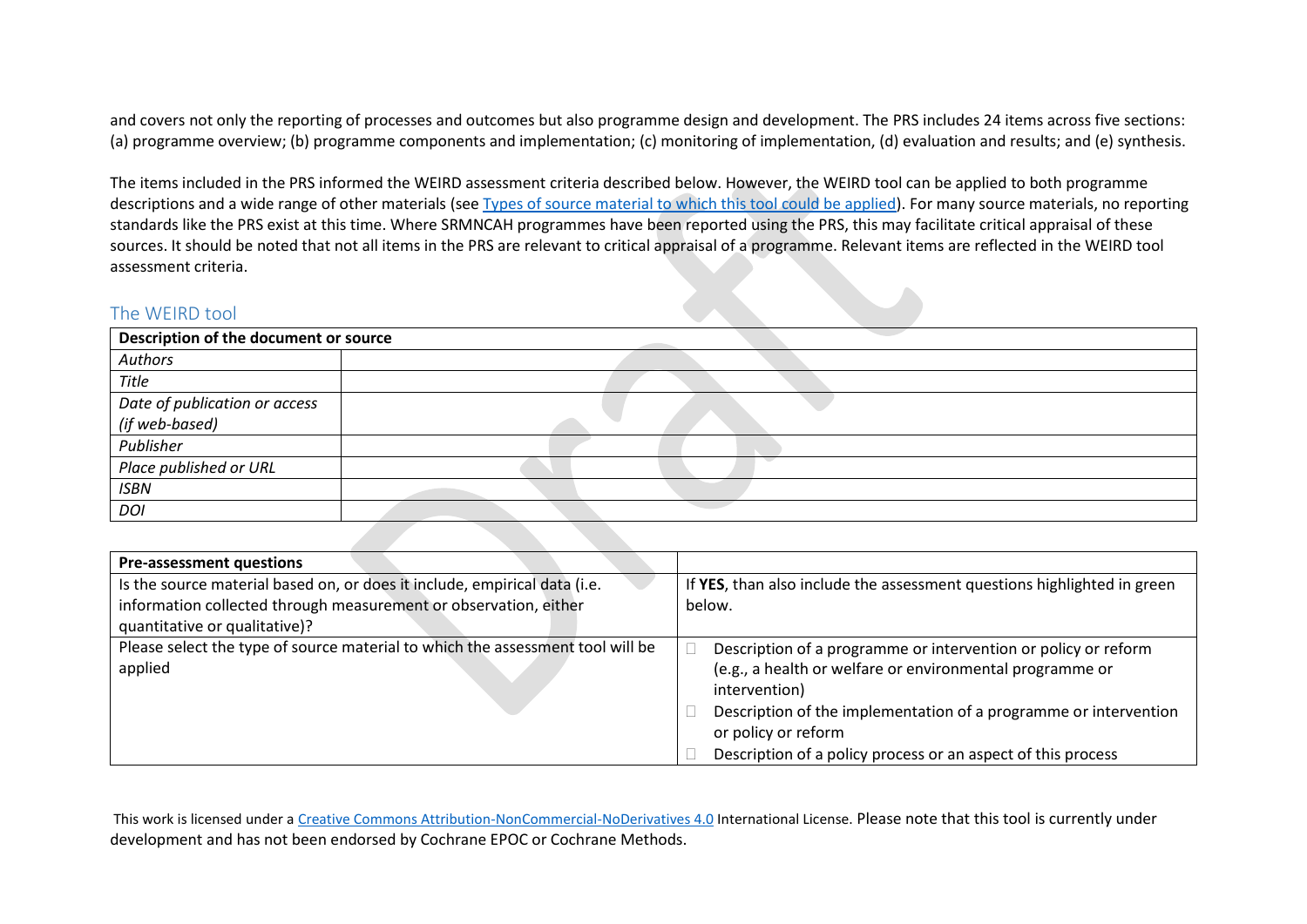| Commentary on a programme or intervention or policy or reform<br>(e.g., a health systems or development sector policy or reform)<br>Other [please describe]: |
|--------------------------------------------------------------------------------------------------------------------------------------------------------------|
|                                                                                                                                                              |

| <b>Assessment criteria</b>                                                                                  | Sub-questions for each criterion <sup>2</sup>                                                                                                                                                                                                                                                                                                                | <b>Applicability</b><br>of each<br>criterion           | Assessment: choose one of YES, NO or<br><b>UNCLEAR</b><br>[To be completed by the user and should include<br>a justification for the assessment made,<br>preferably supported by extracts (with page<br>numbers) from the source material that is being<br>assessed] |
|-------------------------------------------------------------------------------------------------------------|--------------------------------------------------------------------------------------------------------------------------------------------------------------------------------------------------------------------------------------------------------------------------------------------------------------------------------------------------------------|--------------------------------------------------------|----------------------------------------------------------------------------------------------------------------------------------------------------------------------------------------------------------------------------------------------------------------------|
| Is there a clearly<br>1.<br>stated aim,<br>objective or<br>purpose for the<br>source material?              | Does the source material state its aim, objective or<br>purpose clearly?<br>If the aim, objective or purpose is not stated clearly by<br>the authors, can it be derived from the material?                                                                                                                                                                   | Any kind of<br>source<br>materials                     |                                                                                                                                                                                                                                                                      |
| 2.<br>Is there a clear<br>description of the<br>source of the<br>information<br>reported<br>(transparency)? | Are the sources (key informants, own experience,<br>$\bullet$<br>research study etc.) described?<br>Where applicable, is there a clear description of who<br>collected the information?<br>If you are using multiple documents or sources to describe<br>a programme or policy or reform, you should look across<br>all of these when making this assessment | Any kind of<br>source<br>materials                     |                                                                                                                                                                                                                                                                      |
| Is there a clear<br>3.<br>description of the<br>programme or<br>intervention or                             | Are the rationale, goals or objectives of the<br>programme or intervention or policy or reform<br>described?                                                                                                                                                                                                                                                 | Any kind of<br>source<br>materials that<br>describe an |                                                                                                                                                                                                                                                                      |

 $<sup>2</sup>$  Not all of these sub-questions will be relevant for all types of source material.</sup>

 $\overline{a}$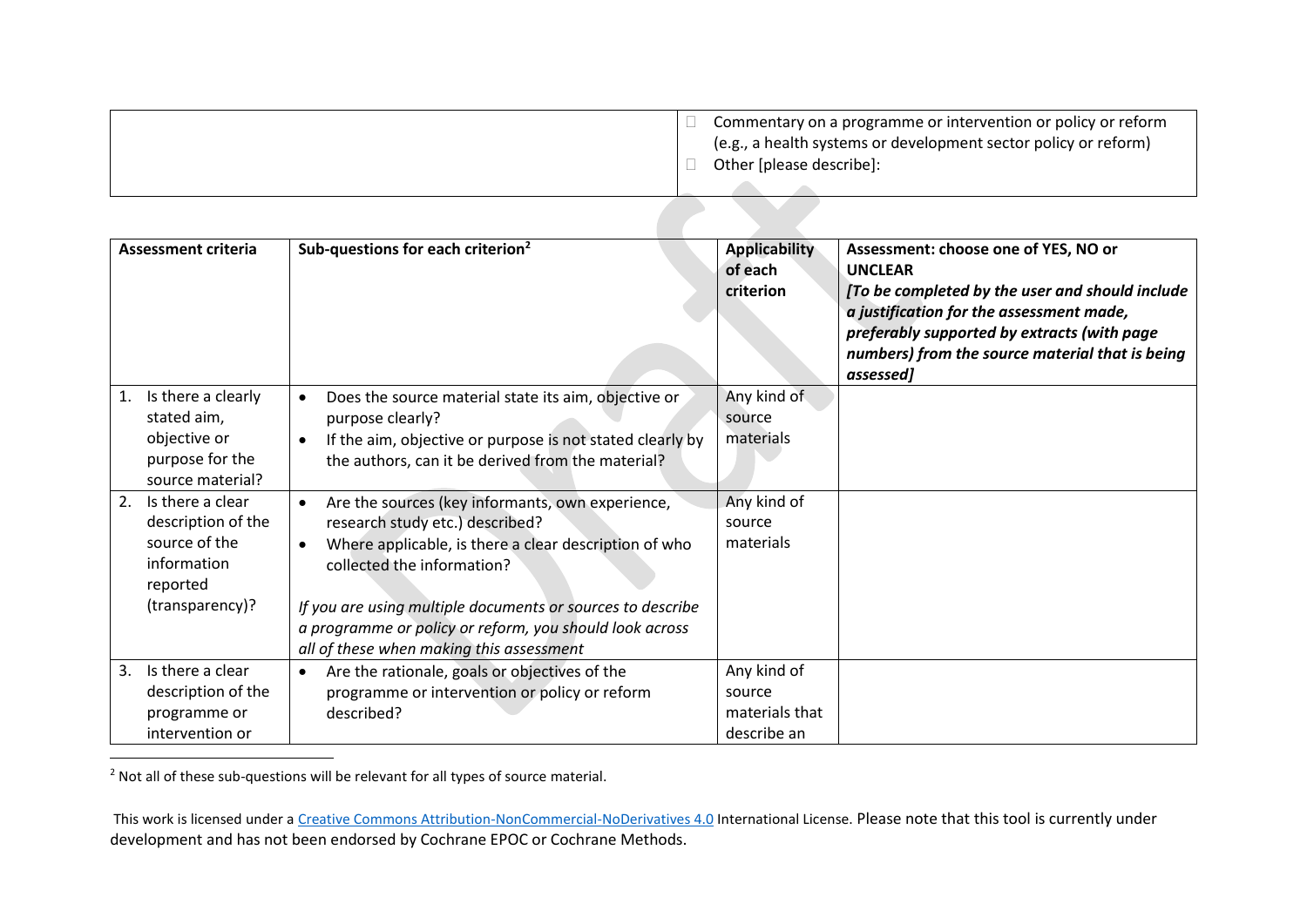| policy or reform on            | Is the content of the programme or intervention or                                                          | intervention |  |
|--------------------------------|-------------------------------------------------------------------------------------------------------------|--------------|--|
| which the source               | policy described, including all of the important facets                                                     | or programme |  |
| material focuses? <sup>3</sup> | or elements?                                                                                                | or policy    |  |
|                                | Are the stakeholders or groups involved in delivering<br>$\bullet$                                          |              |  |
|                                | the programme or intervention or policy described,                                                          |              |  |
|                                | including their characteristics / background, skills or                                                     |              |  |
|                                | expertise, training and responsibilities?                                                                   |              |  |
|                                | Is the target/s of the programme or intervention or                                                         |              |  |
|                                | policy described?                                                                                           |              |  |
|                                | Is a theory or change or logic model, that outlines how                                                     |              |  |
|                                | the programme or intervention or policy will work,                                                          |              |  |
|                                | described?                                                                                                  |              |  |
|                                | Are the methods used to implement the programme                                                             |              |  |
|                                | or intervention or policy, including the mode of                                                            |              |  |
|                                | delivery (e.g. face-to-face, via the internet) and any                                                      |              |  |
|                                | relevant training, described?                                                                               |              |  |
|                                | Are any materials used in the programme or<br>intervention described?                                       |              |  |
|                                |                                                                                                             |              |  |
|                                | Does the source material describe clearly any<br>$\bullet$<br>infrastructure and resources required for the |              |  |
|                                | programme or intervention or policy?                                                                        |              |  |
|                                | Does the source material describe when the                                                                  |              |  |
|                                | programme or intervention or policy was started,                                                            |              |  |
|                                | when it finished, its intensity and whether there were                                                      |              |  |
|                                | any changes to the programme or intervention or                                                             |              |  |
|                                | policy over time?                                                                                           |              |  |
|                                | Does the source material describe any mechanisms                                                            |              |  |
|                                | used to ensure that the programme or intervention or                                                        |              |  |
|                                | policy or reform was implemented as intended (e.g.                                                          |              |  |

<sup>&</sup>lt;sup>3</sup> A description of the programme or intervention or policy or reform may be the main focus of some source materials. Where that is the case, this question may overlap with question 6.

 $\overline{a}$ 

This work is licensed under a [Creative Commons Attribution-NonCommercial-NoDerivatives 4.0](http://creativecommons.org/licenses/by-nc-nd/4.0/) International License. Please note that this tool is currently under development and has not been endorsed by Cochrane EPOC or Cochrane Methods.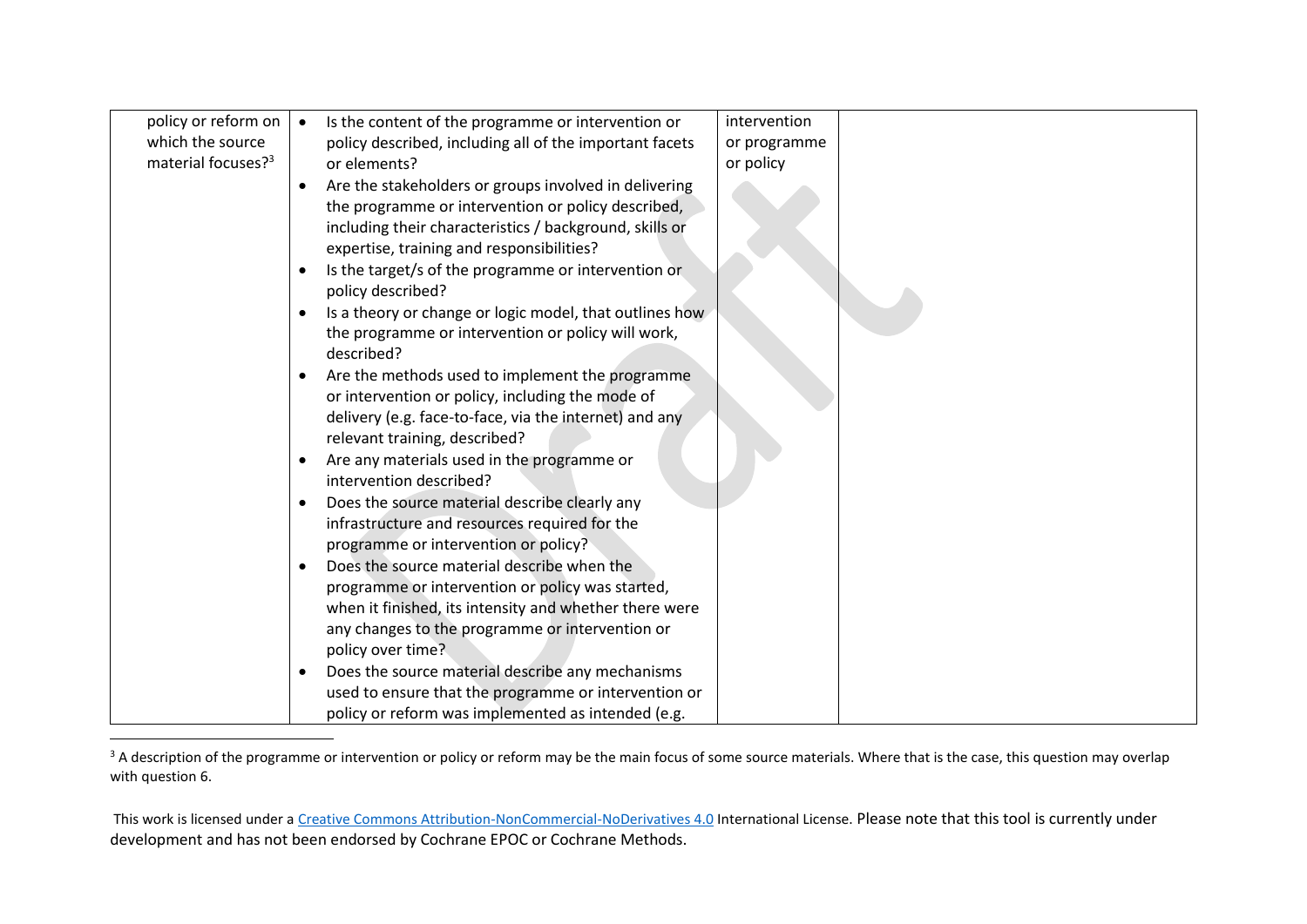|    |                                                                                                                                    |                        | supervision and support of personnel, trainings,<br>implementation checks, incentives)?                                                                                                                                                                                                                                                                                                                                                                                                                                                                                                                                                                                                                                                                                                                                                                                                                                                                                                                                                                                                                                        |                                            |  |
|----|------------------------------------------------------------------------------------------------------------------------------------|------------------------|--------------------------------------------------------------------------------------------------------------------------------------------------------------------------------------------------------------------------------------------------------------------------------------------------------------------------------------------------------------------------------------------------------------------------------------------------------------------------------------------------------------------------------------------------------------------------------------------------------------------------------------------------------------------------------------------------------------------------------------------------------------------------------------------------------------------------------------------------------------------------------------------------------------------------------------------------------------------------------------------------------------------------------------------------------------------------------------------------------------------------------|--------------------------------------------|--|
| 4. | Is there a clear<br>description of the<br>context/s to which<br>the information<br>described in the<br>source material<br>relates? | $\bullet$<br>$\bullet$ | Does the source material describe where the<br>programme or policy or reform took place (e.g.,<br>country name(s), specific locations, urban/rural<br>environments)?<br>Does the source material describe clearly the context<br>for the material, including (where relevant):<br>The setting (country, service, community) to<br>$\circ$<br>which the description relates<br>The system (e.g., health or welfare system),<br>$\circ$<br>including the system level (e.g., frontline level)<br>The historical, socio-cultural, socioeconomic or<br>$\circ$<br>ethical context<br>The political, legal, governance, policy and / or<br>practice context, including relevant key events<br>or policy initiatives?<br>Does the source material describe clearly the<br>stakeholders to which the description relates,<br>including (where relevant):<br>The target population(s) or group(s) for the<br>$\circ$<br>programme or intervention or policy<br>Implementing organization(s) for the<br>programme or intervention or policy<br>Any other partners and stakeholders<br>Does the source material describe clearly how the | Any kind of<br>source<br>materials         |  |
|    |                                                                                                                                    |                        | different stakeholders were involved in the<br>programme or intervention or policy or reform?                                                                                                                                                                                                                                                                                                                                                                                                                                                                                                                                                                                                                                                                                                                                                                                                                                                                                                                                                                                                                                  |                                            |  |
| 5. | Is the information<br>accurate (source<br>materials other                                                                          |                        | Is there a clear description of whatever is the focus of<br>the source material?                                                                                                                                                                                                                                                                                                                                                                                                                                                                                                                                                                                                                                                                                                                                                                                                                                                                                                                                                                                                                                               | Source<br>materials that<br>include little |  |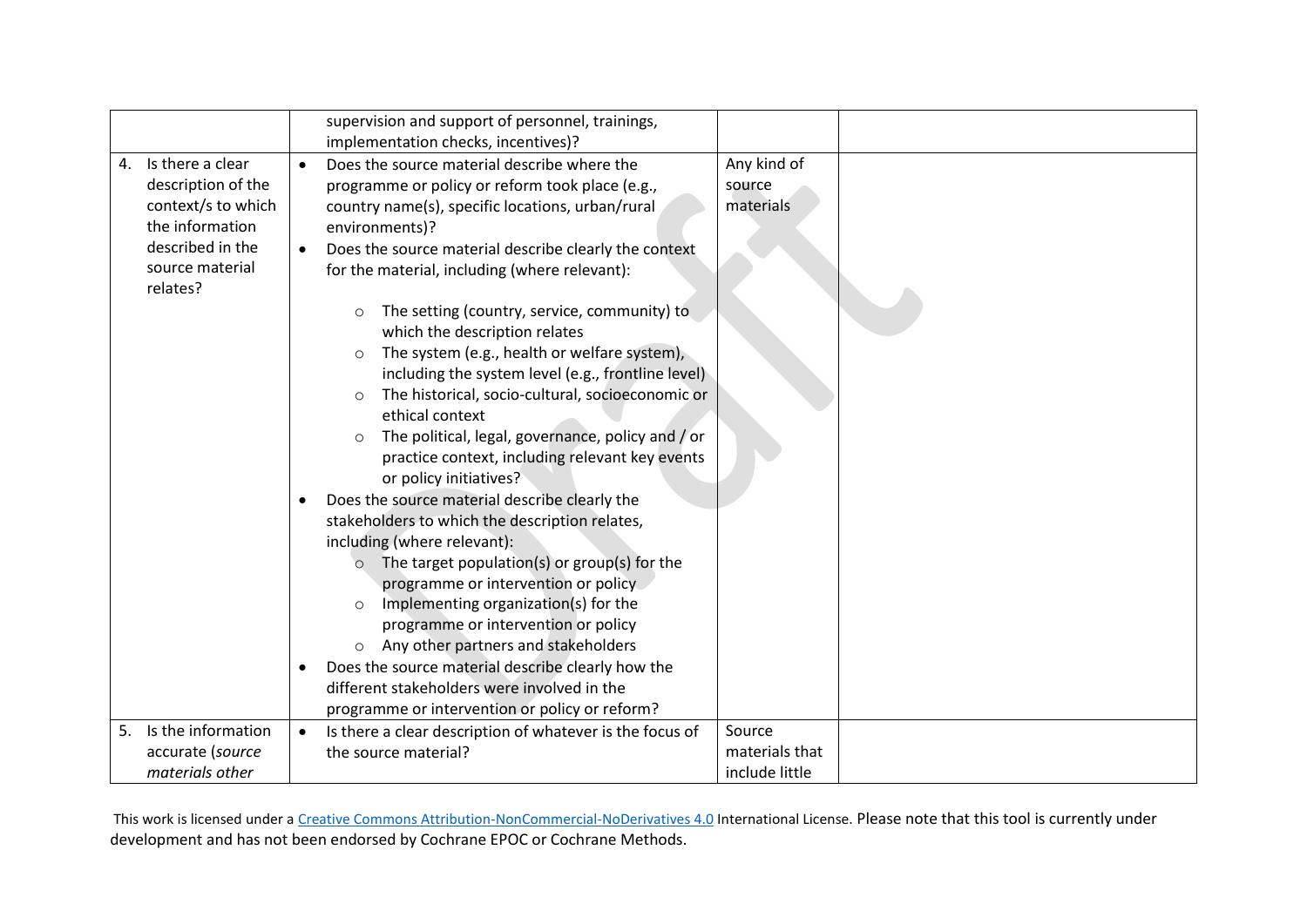| than empirical<br>studies)? | Does the information presented appear to be<br>$\bullet$<br>reasonably complete? | or no<br>empirical data |  |
|-----------------------------|----------------------------------------------------------------------------------|-------------------------|--|
|                             | Does the source material describe any efforts to<br>$\bullet$                    |                         |  |
|                             | ensure that the information presented is complete and<br>reliable?               |                         |  |
| Is the information<br>6.    | Does the source material have clearly stated methods,                            | Only source             |  |
| accurate (empirical         | including (where relevant) the type of empirical study                           | materials that          |  |
| studies only)? <sup>4</sup> | conducted and when the programme or intervention                                 | include                 |  |
|                             | or policy was evaluated?                                                         | empirical data          |  |
|                             | Was the basis for selecting cases or people or clusters<br>$\bullet$             |                         |  |
|                             | appropriate for the purpose of the study?                                        |                         |  |
|                             | Were the methods and tools for data collection                                   |                         |  |
|                             | appropriate for the purpose of the study?                                        |                         |  |
|                             | Were the data collectors appropriately trained and<br>$\bullet$                  |                         |  |
|                             | supported in their tasks?                                                        |                         |  |
|                             | When were the data collected, and was the timespan<br>$\bullet$                  |                         |  |
|                             | of the study long enough to address the core issues<br>fairly?                   |                         |  |
|                             | Was the quality of the data collected monitored and                              |                         |  |
|                             | was the quality shown to be adequate?                                            |                         |  |
|                             | Is the method of analysis reported clearly? Is the<br>$\bullet$                  |                         |  |
|                             | method of analysis appropriate for the purpose of the                            |                         |  |
|                             | study?                                                                           |                         |  |
|                             | Is there a clear description of the outcome/s measured<br>$\bullet$              |                         |  |
|                             | (where relevant)?                                                                |                         |  |
|                             | Is the outcome measure reliable (where relevant)?<br>$\bullet$                   |                         |  |
|                             | Were these outcomes measured appropriately (where<br>$\bullet$                   |                         |  |
|                             | relevant)?                                                                       |                         |  |

<sup>4</sup> Note that whether the source material has clearly stated research aims or objectives is covered by assessment question 1 above. This question also draws on the risk of bias assessment described in 2. Gaitonde R, Oxman AD, Okebukola PO, Rada G: **Interventions to reduce corruption in the health sector**. *The Cochrane database of systematic reviews* 2016(8):CD008856.

 $\overline{a}$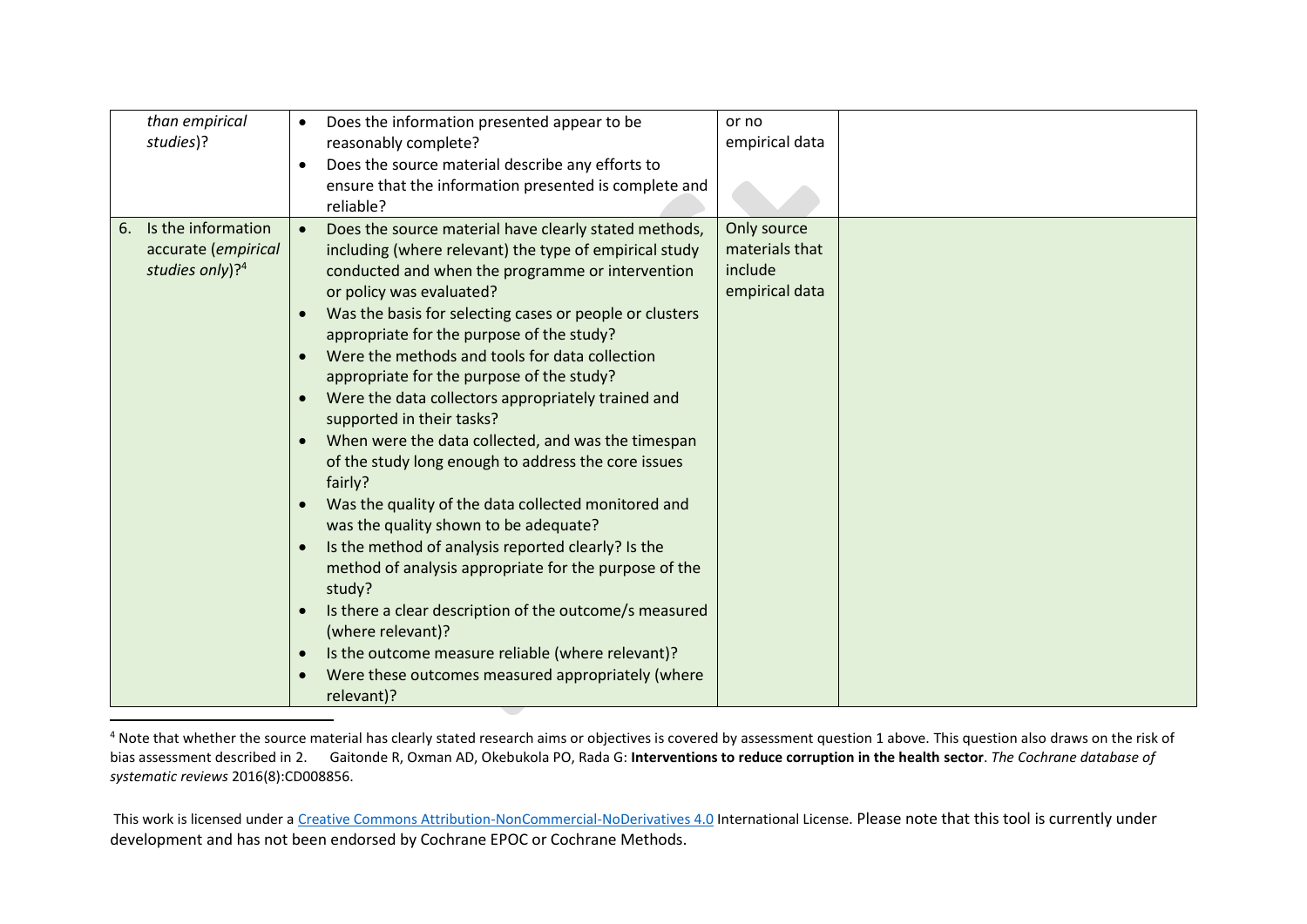|                                                                                                             | Do these outcomes provide a reasonable assessment<br>of the issue being considered (where relevant)?<br>Are the linkages between the data that were reported<br>$\bullet$<br>and any inferences or conclusions made transparent?                                                                                                                                                                                                                                                                                                                                                                                                |                                                                                                                    |  |
|-------------------------------------------------------------------------------------------------------------|---------------------------------------------------------------------------------------------------------------------------------------------------------------------------------------------------------------------------------------------------------------------------------------------------------------------------------------------------------------------------------------------------------------------------------------------------------------------------------------------------------------------------------------------------------------------------------------------------------------------------------|--------------------------------------------------------------------------------------------------------------------|--|
| Is the evidence<br>7.<br>representative?                                                                    | If the evidence is drawn from a sample of the<br>$\bullet$<br>population of interest, is there a clear description of<br>how the sampling was conducted?<br>Was the sampling approach appropriate (where<br>$\bullet$<br>applicable)?<br>If generalisations were made to wider population(s) or<br>$\bullet$<br>setting(s), is there a rationale for doing so and a<br>description of how this was done?<br>Were any generalisations made informed by the<br>٠<br>populations, settings or other contextual aspects<br>covered by the source material? In other words, do the<br>generalisations made appear to be appropriate? | Any kind of<br>source<br>materials, but<br>may be more<br>relevant to<br>sources that<br>include<br>empirical data |  |
| Are any limitations<br>8.<br>of the information<br>and / or methods<br>discussed in the<br>source material? |                                                                                                                                                                                                                                                                                                                                                                                                                                                                                                                                                                                                                                 | Any kind of<br>source<br>materials                                                                                 |  |
| 9.<br>Is evidence<br>provided to<br>support any<br>findings or<br>conclusions made?                         | Are the findings or conclusions (where applicable)<br>$\bullet$<br>supported by evidence?<br>Are the findings or conclusions reasonable, in relation<br>to the evidence presented?                                                                                                                                                                                                                                                                                                                                                                                                                                              | Any kind of<br>source<br>materials                                                                                 |  |
| 10. Are relevant rights<br>and ethics<br>considerations<br>described?                                       | Consider whether:<br>The source material discusses relevant rights and<br>$\bullet$<br>ethics considerations<br>The source material indicates whether ethics approval<br>٠<br>was sought and obtained                                                                                                                                                                                                                                                                                                                                                                                                                           | Any kind of<br>source<br>materials                                                                                 |  |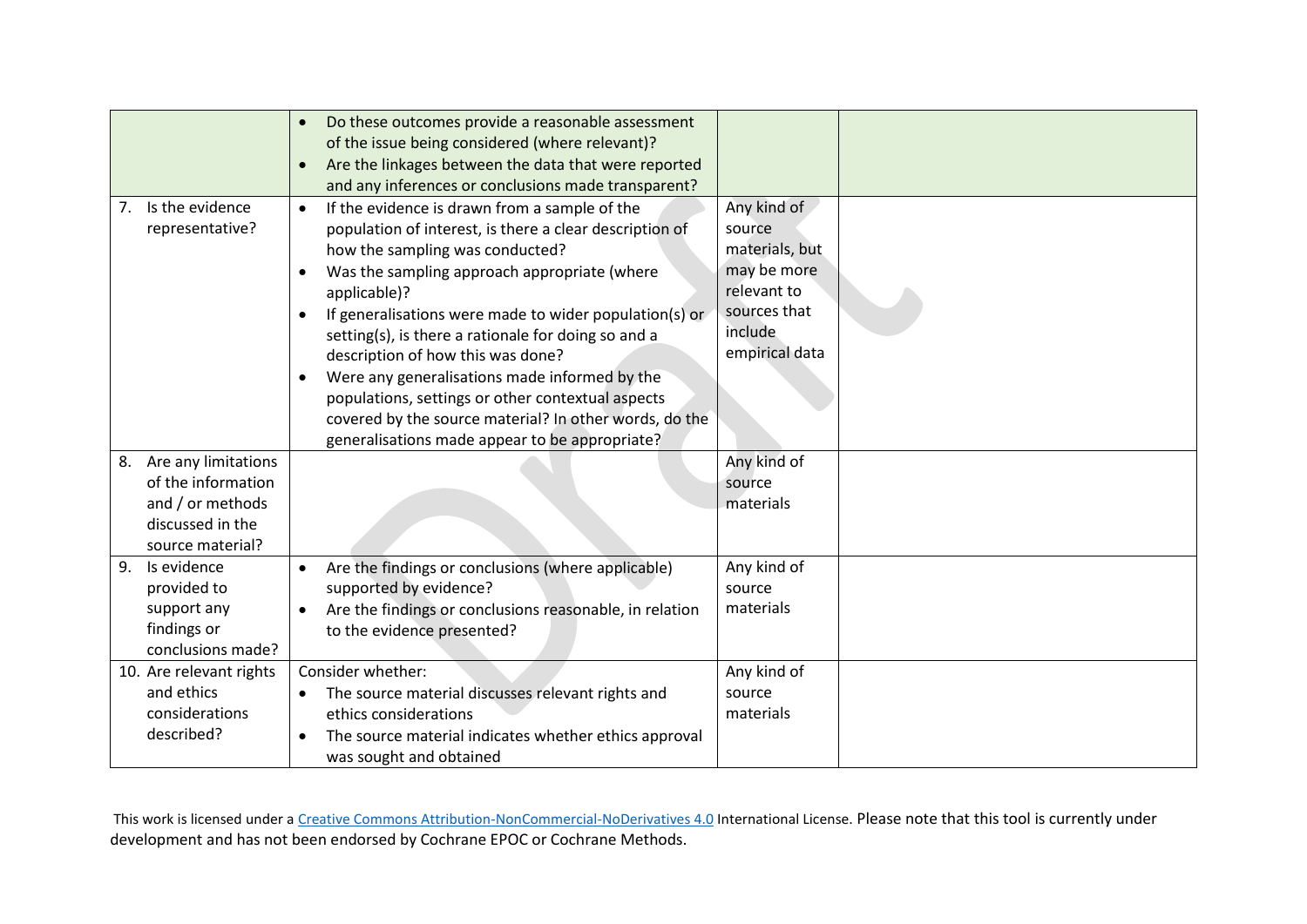|                                                                                        | The source material reports how consent to provide<br>data or information was obtained                                                                                                                                                                                                            |                                    |  |
|----------------------------------------------------------------------------------------|---------------------------------------------------------------------------------------------------------------------------------------------------------------------------------------------------------------------------------------------------------------------------------------------------|------------------------------------|--|
| 11. Are any interests<br>declared and any<br>potential conflicts<br>of interest noted? | Consider whether:<br>The source material indicates if any of the authors are<br>affiliated with the organisation or entity whose<br>programme or intervention or policy is described<br>The source of funding for developing the material is<br>reported                                          | Any kind of<br>source<br>materials |  |
|                                                                                        | The source material indicates if any of the authors are<br>affiliated with the organisation or entity that has<br>funded the programme or policy described<br>Any potential conflicts of interest are described<br>The author indicates how any potential conflicts of<br>interest were addressed |                                    |  |

| <b>Overall assessment</b> | <b>Explanation of overall assessment</b> |
|---------------------------|------------------------------------------|
| Please choose one of:     |                                          |
| no or very minor concerns |                                          |
| minor concerns            |                                          |
| moderate concerns         |                                          |
| serious concerns          |                                          |

#### How WEIRD was developed

A paper describing how WEIRD was developed will be available in due course. Key sources included: the SUPPORT Tools for Evidence-informed Policymaking (STP) series [3], McGrath 2006 [4], the TIDieR checklist [5] and the AACODS checklist [6, 7].

#### References

- 1. Lewin S, Booth A, Glenton C, Munthe-Kaas HM, Rashidian A, Wainwright M, Bohren MA, Tunçalp Ö, Colvin CJ, Garside R *et al*: **Applying GRADE-CERQual to qualitative evidence synthesis findings: introduction to the series**. *Implementation Science* 2018, **13**(Suppl 1):2.
- 2. Gaitonde R, Oxman AD, Okebukola PO, Rada G: **Interventions to reduce corruption in the health sector**. *The Cochrane database of systematic reviews* 2016(8):CD008856.